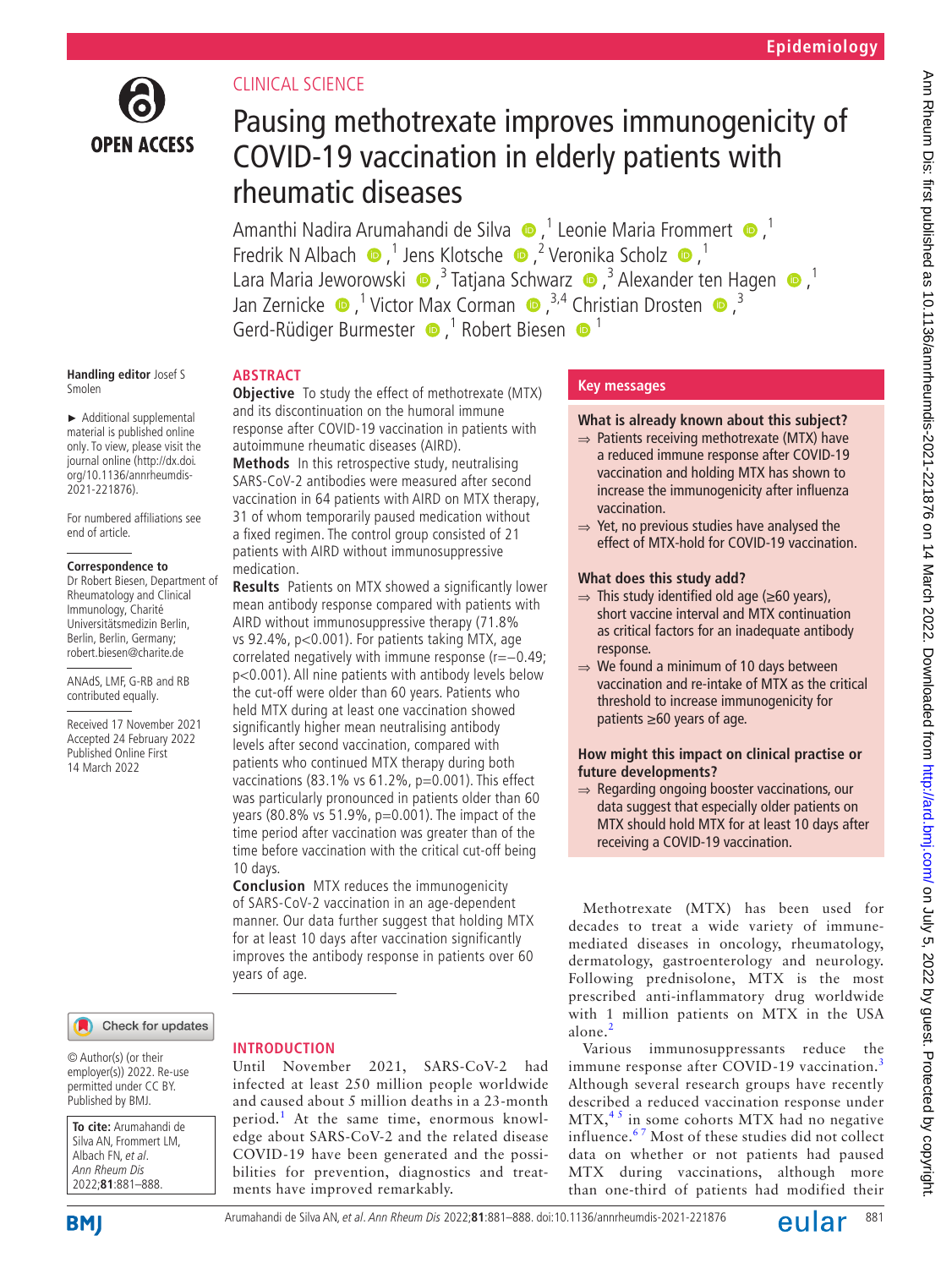medication on their own or on the advice of their rheuma-tologist, according to a recent survey.<sup>[8](#page-7-5)</sup> The discontinuation of immunosuppressive medication can improve the vaccina-tion response as recently shown for mycophenolate.<sup>[9](#page-7-6)</sup>

A reduced vaccination response under MTX was first described in 2016 for influenza vaccination.<sup>10</sup> Follow-up data showed the increase in humoral immune response when pausing MTX 2 weeks before and after vaccination or only  $\frac{1}{2}$  weeks after vaccination.<sup>11 12</sup> The time after and not before vaccination was decisive.<sup>13</sup> However, data regarding MTXhold during COVID-19 vaccination are still lacking, which is why current guidelines are based on experience with

influenza vaccines, not considering mRNA-based technology used for COVID-19 vaccinations. Although current guidelines by the American College of Rheumatology as well as the German Society for Rheumatology recommend holding MTX 1–2 weeks after COVID-19 vaccination,  $1415$  the European League Against Rheumatism does not recommend pausing MTX.<sup>[16](#page-7-11)</sup>

Therefore, our main objective was to study the effect of MTX and its discontinuation on the humoral immune response after COVID-19 vaccination in patients with autoimmune rheumatic diseases (AIRD). Secondary objective

<span id="page-1-0"></span>

| Characteristics of patients on MTX who held and continued MTX<br>Table 1 |                      |                   |                  |          |  |  |  |  |
|--------------------------------------------------------------------------|----------------------|-------------------|------------------|----------|--|--|--|--|
|                                                                          | MTX continued (n=33) | $MTX-hold (n=31)$ | MTX all $(n=64)$ | P value* |  |  |  |  |
| Age, mean (SD)                                                           | 62.4 (14.2)          | 59.6 (11.1)       | 61.1(12.8)       | 0.391    |  |  |  |  |
| Female, n (%)                                                            | 21(63.6)             | 24 (77.4)         | 45 (70.3)        | 0.251    |  |  |  |  |
| BMI, mean (SD)                                                           | 26.4 (4.52)          | 24.7 (3.30)       | 25.6 (4.03)      | 0.102    |  |  |  |  |
| Rheumatic diagnosis                                                      |                      |                   |                  | 0.759    |  |  |  |  |
| Rheumatoid arthritis, n (%)                                              | 21(63.6)             | 23(74.2)          | 44 (68.8)        |          |  |  |  |  |
| Psoriatic arthritis, n (%)                                               | 5(15.2)              | 2(6.5)            | 7(10.9)          |          |  |  |  |  |
| Others, n (%)+                                                           | 7(21.2)              | 6(19.4)           | 13(20.3)         |          |  |  |  |  |
| Medication                                                               |                      |                   |                  | 0.553    |  |  |  |  |
| MTX-mono, n (%)                                                          | 14 (42.4)            | 12 (38.7)         | 26 (40.6)        |          |  |  |  |  |
| MTX+prednisolone, n (%)                                                  | 7(21.2)              | 5(16.1)           | 12 (18.8)        |          |  |  |  |  |
| MTX+anti-TNF- $\alpha$ , n (%)‡                                          | 4(12.1)              | 7(22.6)           | 11(17.2)         |          |  |  |  |  |
| MTX+anti-TNF- $\alpha$ +prednisolone, n (%)‡                             | 5(15.2)              | 2(6.5)            | 7(10.9)          |          |  |  |  |  |
| MTX+others, n (%)§                                                       | 3(9.1)               | 5(16.1)           | 8(12.5)          |          |  |  |  |  |
| Additional prednisolone, n (%)                                           | 12 (36.4)            | 8(25.8)           | 20(31.3)         | 0.377    |  |  |  |  |
| Prednisolone dose (mg/day), mean (SD)                                    | 3.0(1.8)             | 2.6(1.1)          | 2.9(1.6)         | 0.572    |  |  |  |  |
| MTX dose (mg/week), mean (SD)                                            | 13.2(4.5)            | 13.1(4.1)         | 13.2(4.3)        | 0.973    |  |  |  |  |
| MTX oral application, n (%)                                              | 16(48.5)             | 10(32.3)          | 26 (40.6)        | 0.205    |  |  |  |  |
| Vaccination                                                              |                      |                   |                  | 0.896    |  |  |  |  |
| BNT162b2, n (%)                                                          | 24(72.7)             | 23(74.2)          | 47 (73.4)        |          |  |  |  |  |
| mRNA-1273, n (%)                                                         | 5(15.2)              | 3(9.7)            | 8(12.5)          |          |  |  |  |  |
| AZD1222, n (%)                                                           | 3(9.1)               | 4(12.9)           | 7(10.9)          |          |  |  |  |  |
| AZD1222+BNT162b2, n (%)                                                  | 1(3.0)               | 1(3.2)            | 2(3.1)           |          |  |  |  |  |
| Vaccine interval in days, mean (SD)                                      | 39.0 (14.8)          | 41.9 (15.3)       | 40.4 (15.0)      | 0.444    |  |  |  |  |
| Immune response                                                          |                      |                   |                  |          |  |  |  |  |
| Days from second vaccination, mean (SD)                                  | 35(23)               | 28(22)            | 32(22)           | 0.237    |  |  |  |  |
| Anti-RBD-IqG (S/CO), mean (SD)                                           | 3.7(3.4)             | 6.3(2.6)          | 5.0(3.3)         | 0.001    |  |  |  |  |
| Neutralising capacity (%), mean (SD)                                     | 61.2(30.2)           | 83.1 (21.2)       | 71.8 (28.3)      | 0.001    |  |  |  |  |
| Responders, neutralisation capacity, n (%)¶                              | 25(75.8)             | 30 (96.8)         | 55 (85.9)        | 0.017    |  |  |  |  |
| Responders, anti-RBD-IgG response, n (%)**                               | 21(63.6)             | 30 (96.8)         | 51 (79.7)        | 0.002    |  |  |  |  |
| MTX-hold                                                                 |                      |                   |                  |          |  |  |  |  |
| For both vaccinations, n (%)                                             | <b>NA</b>            | 24 (77.4)         |                  |          |  |  |  |  |
| For only the first vaccination, n (%)                                    | <b>NA</b>            | 2(6.5)            |                  |          |  |  |  |  |
| For only the second vaccination, n (%)                                   | <b>NA</b>            | 5(16.1)           |                  |          |  |  |  |  |
| Duration of MTX-hold for first vaccination (days), mean (SD)             | <b>NA</b>            | 15.1(6.6)         |                  |          |  |  |  |  |
| Duration of MTX-hold for second vaccination (days), mean (SD)            | <b>NA</b>            | 16.9(6.6)         |                  |          |  |  |  |  |

Significant results are in bold.

\*P values compare MTX continued and MTX-hold and were calculated using the exact unconditional z-pooled test for binary variables (female, additional prednisolone, MTX oral application, responders neutralisation capacity, responders anti-RBD-IgG response),  $\chi^2$  test for categorical variables (rheumatic diagnosis, medication, vaccination) and unpaired t-test with Welch's correction for continuous variables.

†For MTX continued: ANCA-associated vasculitis (n=1), axial spondyloarthritis (n=1), polymyalgia rheumatica (n=2), systemic sclerosis (n=1), myositis (n=1), systemic lupus erythematosus (n=1). For MTX-hold: axial spondyloarthritis (n=1), polymyalgia rheumatica (n=1), primary Sjögren's syndrome (n=1), systemic sclerosis (n=2), myositis (n=1). ‡Adalimumab, certolizumab, etanercept, golimumab, infliximab.

§For MTX continued: hydroxychloroquine (n=1), secukinumab (IL-17 inhibitor, n=1), ustekinumab (IL-12/IL-23 inhibitor, n=1). For MTX-hold: hydroxychloroquine (n=1), leflunomide (n=2), leflunomide+prednisolone (n=1), secukinumab (IL-17 inhibitor, n=1).

¶Defined as neutralising capacity against SARS-CoV-2 ≥30%.

\*\*Defined as anti-RBD-IgG levels >1.0 S/CO.

ANCA, antineutrophil cytoplasmic antibody; BMI, body mass index; IL, interleukin; MTX, methotrexate; NA, not available; S/CO, signal/cut-off; TNF, tumour necrosis factor.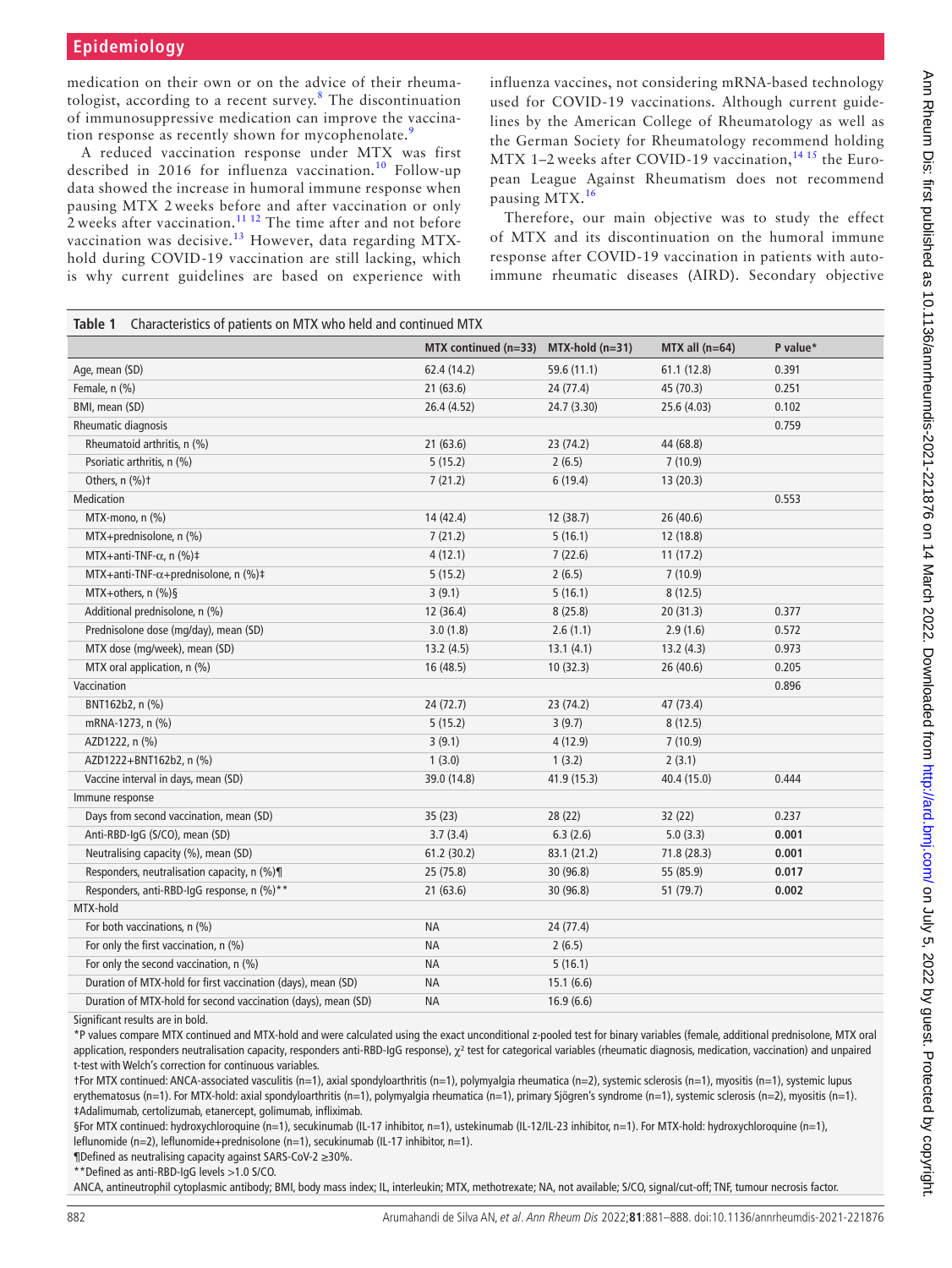

<span id="page-2-0"></span>**Figure 1** Comparison of neutralising capacity in patients with autoimmune rheumatic diseases (AIRD) without immunosuppression and with methotrexate (MTX) therapy. Neutralising capacity measured using surrogate virus neutralisation test after second vaccination in patients on MTX (n=64) represented by red dots versus patients with AIRD who were under no immunosuppressive therapy during both vaccinations (n=21) represented by green dots. P values were calculated using the parametric unpaired t-test with Welch's correction.

was to determine additional influencing factors on antibody response in these patients.

#### **METHODS**

#### **Study design and participants**

This is a retrospective subanalysis of the VACCIMMUN study, which is an observational cohort study among patients with AIRD at the Charité Department for Rheumatology and Clinical Immunology in Berlin, Germany. Participants were recruited between April and September 2021 and had to meet the following inclusion criteria: age 18 years or older, AIRD diagnosis and vaccination with a COVID-19 vaccine authorised for use in Germany. For this analysis, only patients with AIRD under MTX therapy were considered, receiving either only MTX or MTX combined with low-dose prednisolone (defined as  $\leq$ 5 mg/ day), tumour necrosis factor-α inhibitors, hydroxychloroquine, leflunomide, interleukin (IL)-17 or IL-12/IL-23 inhibitors, since these immunosuppressive comedications are not known to have a remarkable impact on the immune response after vaccination.<sup>[15](#page-7-12)</sup> Additionally, patients with AIRD who were vaccinated under no immunosuppressive therapy served as controls. Information regarding medical history including COVID-19 vaccination status and immunosuppressive therapy were provided directly by patients and additionally validated with medical records. At the time of blood drawing, patients were asked about their MTX intake schedule around vaccinations. The decision on continuing

or holding MTX was made by the patient or the attending physician and was only observed in the study. Patients who reported to have changed their MTX-intake schedule resulting in an MTX interval longer than 7 days around first or second vaccination were compared with patients who continued MTX therapy throughout both vaccinations.

#### **Laboratory analyses**

Antibody response was measured predominantly about 2 weeks after the second dose of vaccination with maximum range from 11 to 112 days. Neutralising antibody levels were assessed using a surrogate virus neutralisation test (cPass Neutralisation, Medac, Wedel, Germany).<sup>17</sup> Following the manufacturer's protocol, patients who reached inhibition rates ≥30% were considered to have demonstrated a SARS-CoV-2-specific humoral response and are further defined as responders, while patients with inhibition rates <30% are defined as non-responders. Additionally, IgG antibodies against nucleocapsid, receptor binding domain (RBD), full spike and the S1 domain of the spike protein were tested using SeraSpot anti-SARS-CoV-2 IgG microarray-based immunoassay (Seramun Diagnostica, Heidesee, Germany) and served here for further validation purposes. Hence, all calculations were additionally performed using anti-RBD-IgG levels and can be found in the supplements. The threshold for reactivity for anti-SARS-CoV-2 IgG levels was set at >1.00 signal/cut-off in accordance with manufacturer's protocol.

#### **Statistical analysis**

Descriptive statistics included mean with SD and absolute and relative frequencies. The exact unconditional z-pooled test<sup>[18](#page-7-14)</sup> and  $\chi^2$  test were applied for binary and categorical data and the unpaired t-test with Welch's correction for continuously distributed variables to perform hypotheses tests for group differences, as appropriate. The likelihood of response to vaccination was modelled by a Poisson generalised linear model with robust error variances and log link function including the covariates age, gender, MTX monotherapy, MTX in combination with prednisolone, MTX in combination with other disease-modifying antirheumatic drugs (DMARDs)±prednisolone, MTX-hold and vaccine interval as suggested by  $Z_{\text{ou.}}^{19}$  These covariates were selected based on the theoretical assumption that they could affect vaccination success and on the results of the univariate analysis. The association between antibody results (dependent variables anti-RBD-IgG concentrations or neutralising capacity) and the covariates age, gender, MTX monotherapy, MTX in combination with prednisolone and MTX in combination with other DMARDs±prednisolone, MTX-hold, vaccine interval and timing and duration of MTX-hold was estimated by a linear regression model. The unstandardised and standardised beta-coefficients were calculated for linear regression analyses in order to compare the strengths of association between parameters. The area under the curve (AUC) was calculated after fitting a logistic regression model to provide a measure of strengths of association for dichotomous outcomes. The Youden index was used to estimate thresholds for age and time of MTX break before and after vaccination from receiver operating characteristics (ROC). Statistical analyses were performed using GraphPad Prism V.9.2.0, R V.4.1.2 and STATA V.12.1.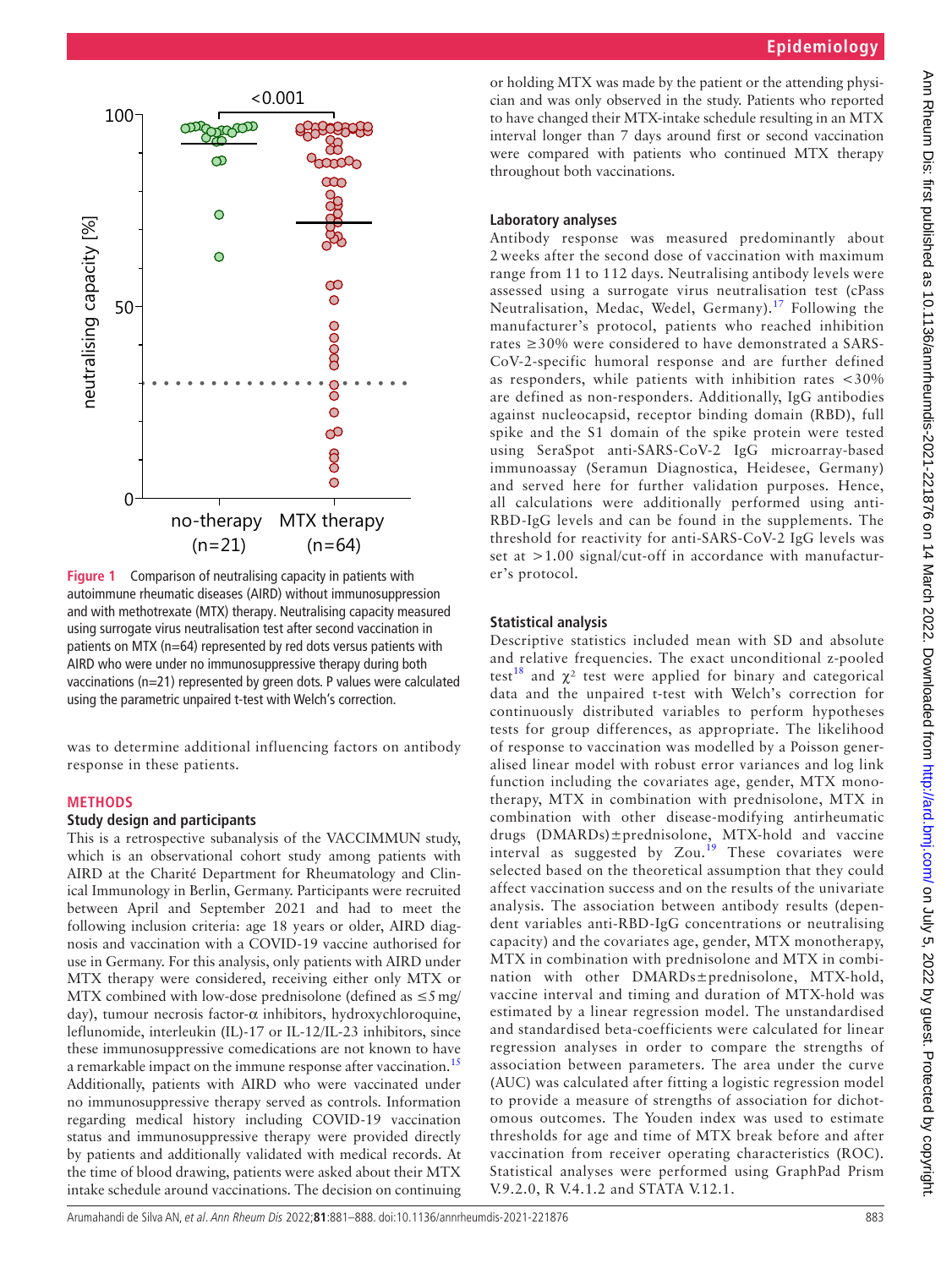<span id="page-3-0"></span>

| Table 2 Comparison of vaccination responders and non-responders among patients with AIRD taking MTX |                           |          |  |  |  |  |  |
|-----------------------------------------------------------------------------------------------------|---------------------------|----------|--|--|--|--|--|
| Responders*<br>$(n=55)$                                                                             | Non-responders<br>$(n=9)$ | P valuet |  |  |  |  |  |
| 59.5 (12.9)                                                                                         | 70.3 (6.67)               | 0.001    |  |  |  |  |  |
| 42 (76.4)                                                                                           | 3(33.3)                   | 0.010    |  |  |  |  |  |
| 25.4 (4.09)                                                                                         | 26.6 (3.70)               | 0.389    |  |  |  |  |  |
|                                                                                                     |                           | 0.616    |  |  |  |  |  |
| 23 (41.8)                                                                                           | 3(33.3)                   |          |  |  |  |  |  |
| 8(14.5)                                                                                             | 4(44.4)                   |          |  |  |  |  |  |
| 10(18.2)                                                                                            | 1(11.1)                   |          |  |  |  |  |  |
| 6(10.9)                                                                                             | 1(11.1)                   |          |  |  |  |  |  |
| 2(3.6)                                                                                              | $\mathbf{0}$              |          |  |  |  |  |  |
| 3(5.5)                                                                                              | $\mathbf{0}$              |          |  |  |  |  |  |
| 2(3.6)                                                                                              | $\mathbf{0}$              |          |  |  |  |  |  |
| 1(1.8)                                                                                              | $\mathbf{0}$              |          |  |  |  |  |  |
| 13.0 (4.29)                                                                                         | 14.2 (4.33)               | 0.469    |  |  |  |  |  |
| 25(45.5)                                                                                            | 1(11.1)                   | 0.057    |  |  |  |  |  |
| 15(27.3)                                                                                            | 5(55.6)                   | 0.103    |  |  |  |  |  |
| 2.5(1.4)                                                                                            | 3.8(1.6)                  | 0.174    |  |  |  |  |  |
|                                                                                                     |                           | 0.609    |  |  |  |  |  |
| 39 (70.9)                                                                                           | 8(88.9)                   |          |  |  |  |  |  |
| 7(12.7)                                                                                             | 1(11.1)                   |          |  |  |  |  |  |
| 7(12.7)                                                                                             | $\mathbf 0$               |          |  |  |  |  |  |
| 2(3.6)                                                                                              | $\mathbf{0}$              |          |  |  |  |  |  |
| 42 (15)                                                                                             | 31(9)                     | 0.011    |  |  |  |  |  |
| 30(22)                                                                                              | 40 (22)                   | 0.259    |  |  |  |  |  |
| 30(54.5)                                                                                            | 1(11.1)                   | 0.017    |  |  |  |  |  |
| 23 (41.8)                                                                                           | 1(11.1)                   |          |  |  |  |  |  |
| 2(3.6)                                                                                              | $\mathbf{0}$              |          |  |  |  |  |  |
| 5(9.0)                                                                                              | $\mathbf{0}$              |          |  |  |  |  |  |
|                                                                                                     |                           |          |  |  |  |  |  |

\*Defined by neutralising capacity against SARS-CoV-2 ≥30%.

†P values were calculated using the exact unconditional z-pooled test for binary variables (female, MTX oral application, additional prednisolone, MTX-hold),  $χ²$  test for categorical variables (medication, vaccination) and unpaired t-test with Welch's correction for continuous variables.

‡Adalimumab, certolizumab, etanercept, golimumab, infliximab.

§Additional low-dose prednisolone for n=1.

¶Secukinumab.

\*\*Ustekinumab.

AIRD, autoimmune rheumatic diseases; BMI, body mass index; HCQ, hydroxychloroquine; IL, interleukin; MTX, methotrexate; TNF, tumour necrosis factor.

#### **Patient and public involvement**

This study aimed to provide evidence for future recommendations due to questions asked regarding MTX intake by patients and physicians. However, patients and the public were not directly involved in process of designing.

#### **RESULTS**

#### **Patient characteristics**

Of 73 eligible patients receiving MTX, 9 were excluded due to unacceptable immunosuppressive comedication, irregular medication regimens and unclassifiable MTX-hold. The final cohort consisted of 64 patients with AIRD taking MTX (mean age 61 years, 70.3% women) and 21 patients with AIRD who did not receive any kind of immunosuppressive therapy as a control group (mean age 61, 90.5% women). Detailed clinical characterisation is given in [online supplemental table 1](https://dx.doi.org/10.1136/annrheumdis-2021-221876). Patients in the no-therapy group were of similar age and body mass index (BMI), but more often female. They were less often diagnosed with rheumatoid arthritis and more often with systemic sclerosis.

Of 64 patients on MTX, 31 patients reported to have held MTX for at least one vaccination (MTX-hold) while 33 patients had continued their MTX therapy without any interruption

(MTX continued, [table](#page-1-0) 1). Blood sampling occurred slightly earlier in the MTX-hold group than in the MTX continued group. There were no significant differences between these two groups regarding age, BMI, distribution of sex, vaccination regimes, diagnoses and immunosuppressive comedications ([table](#page-1-0) 1).

#### **MTX reduces vaccination response**

Patients with AIRD without immunosuppressive therapy showed a significantly higher neutralising capacity (mean 92.4%, SD: 8.6) than patients with AIRD taking MTX (mean 71.8%, SD: 28.3, p<0.001, [figure](#page-2-0) 1, [online supplemental figure 1](https://dx.doi.org/10.1136/annrheumdis-2021-221876) for anti-RBD-IgG). This was still the case after adjusting for the possible confounders gender, age, vaccine regime and vaccine interval, AIRD diagnosis and duration from second vaccination to blood draw in a logistic regression (for neutralising capacity: beta=−19.5, 95% CI −31.4 to −7.7, p=0.002; for anti-RBD-IgG: beta=−1.61, 95% CI -3.03 to -0.18, p=0.028). None of the patients without immunosuppressive therapy were classified as non-responders (defined by neutralisation activity <30%), compared with 14.1% (n=9) among patients on MTX. Taking patients without immunosuppressive therapy in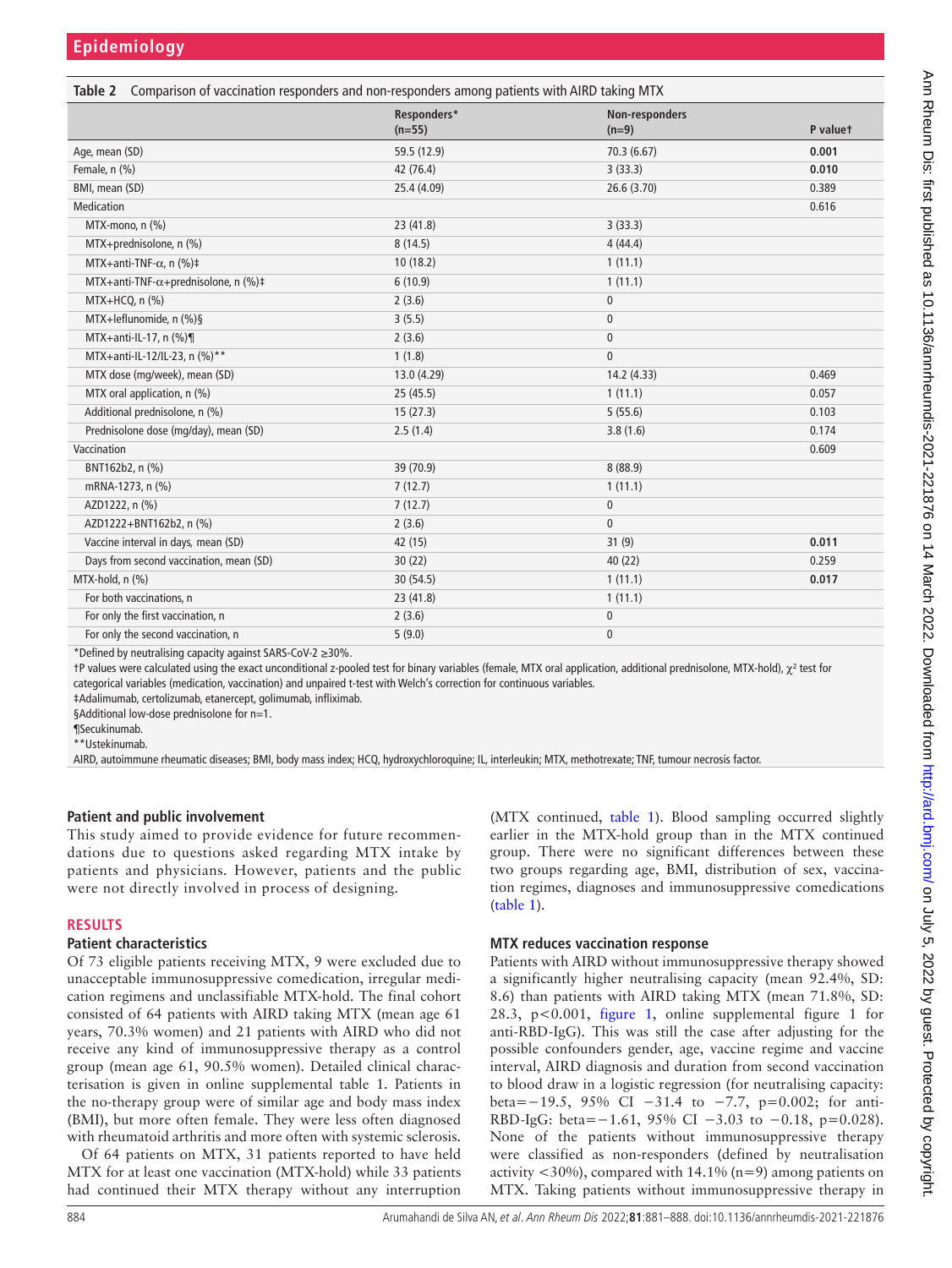<span id="page-4-0"></span>**Table 3** Association of neutralising capacity and anti-RBD-IgG concentration with selected covariates in univariate and multivariable analyses  $(n=64)$ 

|                                                                                                                                                                                | Univariate analysis |         |                |            | <b>Multivariable analysis</b> |         |                 |  |  |
|--------------------------------------------------------------------------------------------------------------------------------------------------------------------------------|---------------------|---------|----------------|------------|-------------------------------|---------|-----------------|--|--|
|                                                                                                                                                                                | $RR*$               | P value | 95% CI         | <b>AUC</b> | $RR*$                         | P value | 95% CI          |  |  |
| Outcome: anti-RBD-IgG concentration >1 S/CO                                                                                                                                    |                     |         |                |            |                               |         |                 |  |  |
| Female                                                                                                                                                                         | 1.18                | 0.280   | 0.88 to 1.58   | 0.60       | 1.23                          | 0.125   | 0.94 to 1.62    |  |  |
| Age (years)+                                                                                                                                                                   | 0.93                | < 0.001 | 0.89 to 0.97   | 0.89       | 0.94                          | 0.001   | 0.90 to 0.97    |  |  |
| MTX monotherapy                                                                                                                                                                | 1.00                |         |                | 0.63       | 1.00                          |         |                 |  |  |
| MTX+prednisolone                                                                                                                                                               | 0.79                | 0.284   | 0.51 to 1.22   |            | 0.86                          | 0.415   | 0.60 to 1.24    |  |  |
| MTX combination±prednisolone                                                                                                                                                   | 1.05                | 0.687   | 0.84 to 1.30   |            | 1.04                          | 0.693   | 0.86 to 1.25    |  |  |
| MTX dose (mg)                                                                                                                                                                  | 0.99                | 0.688   | 0.97 to 1.02   | 0.54       |                               |         |                 |  |  |
| MTX-hold                                                                                                                                                                       | 1.39                | 0.006   | 1.10 to 1.76   | 0.74       | 1.27                          | 0.020   | 1.04 to 1.56    |  |  |
| Vaccine interval                                                                                                                                                               | 1.006               | 0.016   | 1.001 to 1.010 | 0.75       | 1.004                         | 0.024   | 1.0006 to 1.008 |  |  |
| Outcome: neutralisation capacity $\geq$ 30%                                                                                                                                    |                     |         |                |            |                               |         |                 |  |  |
| Female                                                                                                                                                                         | 1.36                | 0.055   | 0.99 to 1.87   | 0.72       | 1.43                          | 0.012   | 1.08 to 1.90    |  |  |
| Age (years)t                                                                                                                                                                   | 0.96                | 0.008   | 0.92 to 0.99   | 0.77       | 0.96                          | 0.018   | 0.93 to 0.99    |  |  |
| MTX monotherapy                                                                                                                                                                | 1.00                |         |                | 0.68       | 1.00                          |         |                 |  |  |
| MTX+prednisolone                                                                                                                                                               | 0.75                | 0.194   | 0.49 to 1.15   |            | 0.75                          | 0.099   | 0.53 to 1.06    |  |  |
| MTX combination±prednisolone                                                                                                                                                   | 1.04                | 0.641   | 0.87 to 1.25   |            | 0.98                          | 0.838   | 0.84 to 1.15    |  |  |
| MTX dose (mg)                                                                                                                                                                  | 0.99                | 0.452   | 0.97 to 1.01   | 0.58       |                               |         |                 |  |  |
| MTX-hold                                                                                                                                                                       | 1.28                | 0.019   | 1.04 to 1.57   | 0.72       | 1.17                          | 0.039   | 1.00 to 1.38    |  |  |
| Vaccine interval                                                                                                                                                               | 1.002               | 0.235   | 0.999 to 1.006 | 0.63       | 1.001                         | 0.423   | 0.998 to 1.004  |  |  |
| *DD was estimated by a Deisson concretised linear model with rebust expressionses and leg light function in university and multivariable analyses assessing to $7\text{e}$ ull |                     |         |                |            |                               |         |                 |  |  |

RR was estimated by a Poisson generalised linear model with robust error variances and log link function in univariate and multivariable analyses according to Zou. †RR for increase by 5 years.

AUC, area under the curve; MTX, methotrexate; RR, relative risk; S/CO, signal/cut-off.

our cohort as a reference group for a typical antibody response after vaccination, the threshold for a not-altered inhibition rate could be set at 87.6% (AUC 0.75, Youden index 49.9). Accordingly, 38 of 64 patients on MTX (59.4%) demonstrated a lower antibody response after two vaccinations compared with an untreated group of patients with AIRD.

#### **Factors influencing antibody response in patients on MTX**

To identify factors influencing the antibody response under MTX, we compared COVID-19 vaccination responders  $(n=55,$ 85.9%) and non-responders ( $n=9$ , 14.1%) defined by neutralisation activity. Both groups were comparable in BMI, vaccine type, MTX application form, additional prednisolone intake, time of blood draw and immunosuppressive comedication ([table](#page-3-0) 2). Dosage of MTX was not significantly associated with vaccination success (Spearman's rank correlation, r=−0.02, p=0.867). However, a higher neutralisation capacity was significantly associated with young age, MTX-hold and female gender in univariate analysis [\(table](#page-3-0) 2) and multivariable analysis ([table](#page-4-0) 3). If classification into responders and non-responders was based on anti-RBD-IgG results, 13 patients would fall into the non-responder group. While the effects of age and MTXhold were still significant using anti-RBD-IgG levels, this was not the case for gender ([online supplemental table 2, table 3\)](https://dx.doi.org/10.1136/annrheumdis-2021-221876). A longer vaccine interval was associated with an adequate humoral response to vaccination in our cohort (significant in t-test for neutralising capacity and anti-RBD-IgG levels; only significant in multivariable analysis for anti-RBD-IgG levels). In the following, we will analyse the effect of age and MTX-hold in more detail.

#### **Effect of MTX-hold and age**

Patients who had changed their MTX intake schedule for at least one vaccination showed a significantly higher antibody response than patients who continued their MTX intake (p=0.001, [figure](#page-5-0) 2A, [online supplemental figure 2A](https://dx.doi.org/10.1136/annrheumdis-2021-221876) for anti-RBD-IgG).

Mean neutralisation was 61.2% for patients who continued their therapy and 83.1% for patients who held MTX ([table](#page-1-0) 1). There was only one non-responder (3.2%) in the MTX-hold group, while there were eight non-responders (24.2%) in the MTX continued group. The effect of pause persisted in patients with MTX monotherapy, indicating that this effect cannot be explained by the existing comedication [\(online supplemental](https://dx.doi.org/10.1136/annrheumdis-2021-221876) [figure 3\)](https://dx.doi.org/10.1136/annrheumdis-2021-221876).

Vaccination response correlated significantly with age (Spearman's rank correlation, −0.49, p<0.001, [figure](#page-5-1) 3, [online](https://dx.doi.org/10.1136/annrheumdis-2021-221876) [supplemental figure 4](https://dx.doi.org/10.1136/annrheumdis-2021-221876) for anti-RBD-IgG). No patient younger than 60 years was classified a non-responder which is why we further distinguished the MTX-hold and continued groups into patients older and younger than 60 years of age [\(figure](#page-5-0) 2B, [online supplemental figure 2B](https://dx.doi.org/10.1136/annrheumdis-2021-221876) for anti-RBD-IgG). Considering only patients who continued their MTX intake, patients  $\geq 60$ years of age (mean 51.9%) had a 30.7 percentage points lower mean inhibition rate than patients <60 years (mean 82.6%). Vice versa, neutralisation levels were 28.9 percentage points higher in patients older than 60 years who held MTX (mean 80.8%) compared with those who continued MTX (mean 51.9%). In contrast, when regarding patients under 60 years there were no significant differences in neutralisation rates between patients who held or continued MTX therapy.

#### **Effect of timing and duration of MTX-hold**

In the following, we considered all 64 patients and analysed the MTX interval at the time of vaccination, which was defined by the time between last MTX intake and vaccination (time before vaccination= $T_{\text{av}}$ ) and the time between vaccination and re-intake of MTX (time after vaccination= $T_{AV}$  [figure](#page-5-2) 4). One patient could not recall on which day MTX was taken and was therefore not considered for calculations of  $T_{BV}$  and  $T_{AV}$  We found that the duration of the MTX interval  $(T_{BV}+T_{AV})$  significantly correlates with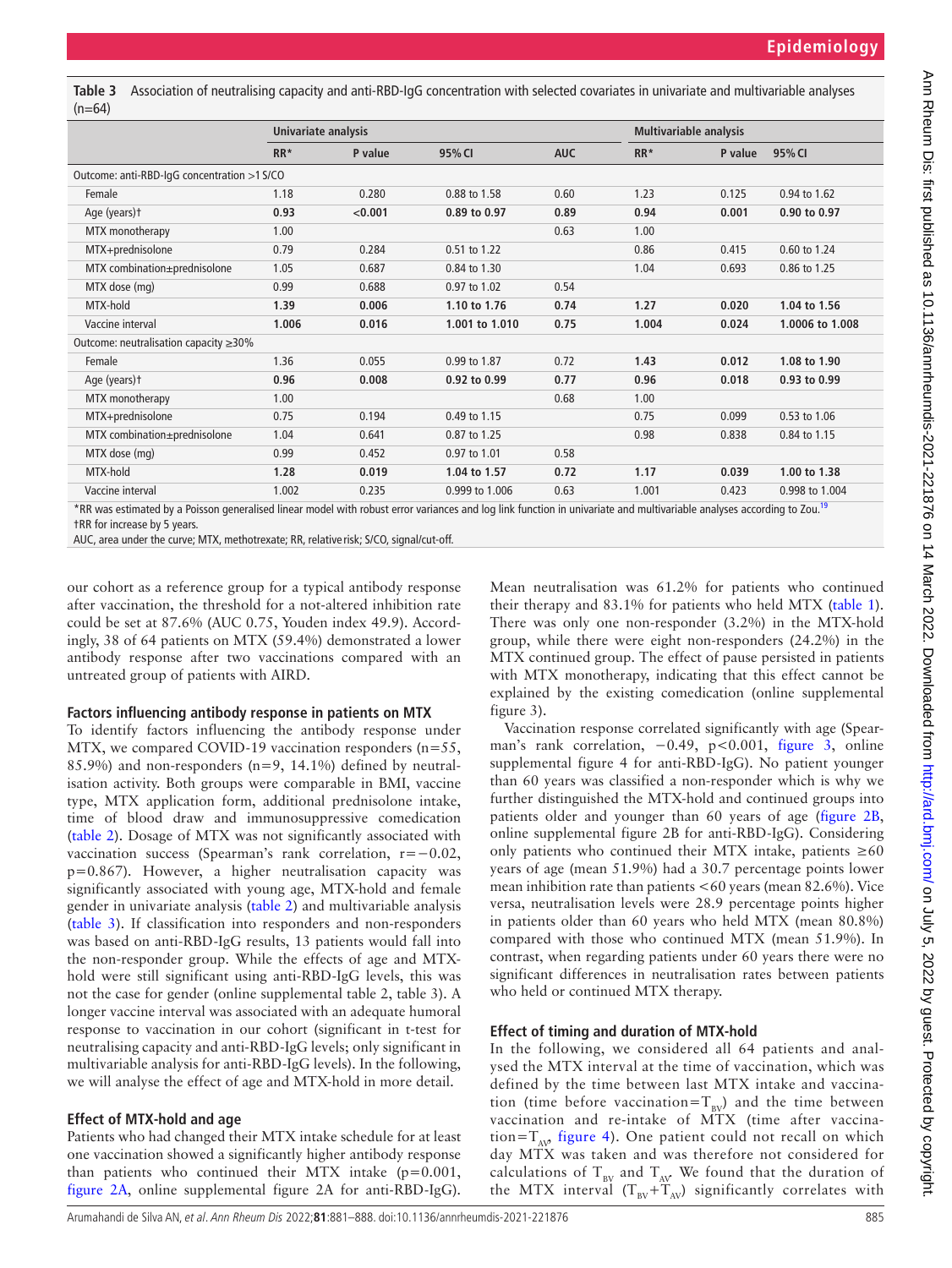

<span id="page-5-0"></span>**Figure 2** Comparison of patients with autoimmune rheumatic diseases (AIRD) who continued or held their methotrexate (MTX) during the COVID-19 vaccination. (A) Neutralising capacity measured using surrogate virus neutralisation test compared between patients who held MTX during vaccination (n=31) and patients who continued MTX therapy (n=33). (B) Neutralising capacity differentiated by age groups <60 years and ≥60 years. P values were calculated using the parametric unpaired t-test with Welch's correction. Dotted line marks the cut-off value following manufacturer's protocol (≥30%). Yellow squares represent patients who continued MTX therapy, purple dots represent patients who held MTX for at least one vaccination.

neutralising capacity (Spearman's rank correlation, r=0.47, p<0.001). We further analysed which of these time periods is most likely to determine antibody response. By using linear regression analysis, we found time after vaccination  $(T_{AV})$  to be highly significant for adequate neutralisation rate



<span id="page-5-1"></span>**Figure 3** Correlation of age and neutralising capacity measured using surrogate virus neutralisation test. Purple dots represent patients who held methotrexate (MTX) during vaccination (n=31), yellow squares represent patients who continued MTX therapy (n=33). Neutralising antibodies were measured using a surrogate virus neutralisation test. Dotted lines mark the cut-off value following manufacturer's protocol (≥30%) and the cut-off age used for further analysis at 60 years. P value and correlation coefficient were calculated using the Spearman's rank correlation.

and anti-RBD-IgG concentration in the elderly, but not for younger patients [\(table](#page-6-0) 4). Here, 10 days between vaccination and MTX re-intake  $(T_{AV})$  were determined as the critical cut-off based on the Youden index from ROC curve.

#### **DISCUSSION**

Our study found a reduced COVID-19 vaccination response in patients on MTX, demonstrates the effect of age and provides first data on the effect of MTX-hold around COVID-19 vaccinations.

Using neutralising capacity and the manufacturer's cut-off, we found a slightly higher rate of vaccination responders among patients taking MTX (85.9%) than previously reported (47%–  $72\%$ ).<sup>45</sup> Using ROC analysis and an untreated control group, we determined an adapted cut-off value and found adequate immune response in only 40.6% of patients on MTX. Hence,



<span id="page-5-2"></span>**Figure 4** Visualisation of analysed time intervals. Time between methotrexate (MTX) intakes and COVID-19 vaccinations were assessed for each vaccination and added together to receive the total time before vaccinations ( $T_{BV} = T_{BV1} + T_{BV2}$ ) and after vaccinations ( $T_{AV} = T_{AV1} + T_{AV2}$ ). The MTX interval was defined as the total durations between two MTX intakes at the time of vaccination  $(T_{av}+T_{av})$ .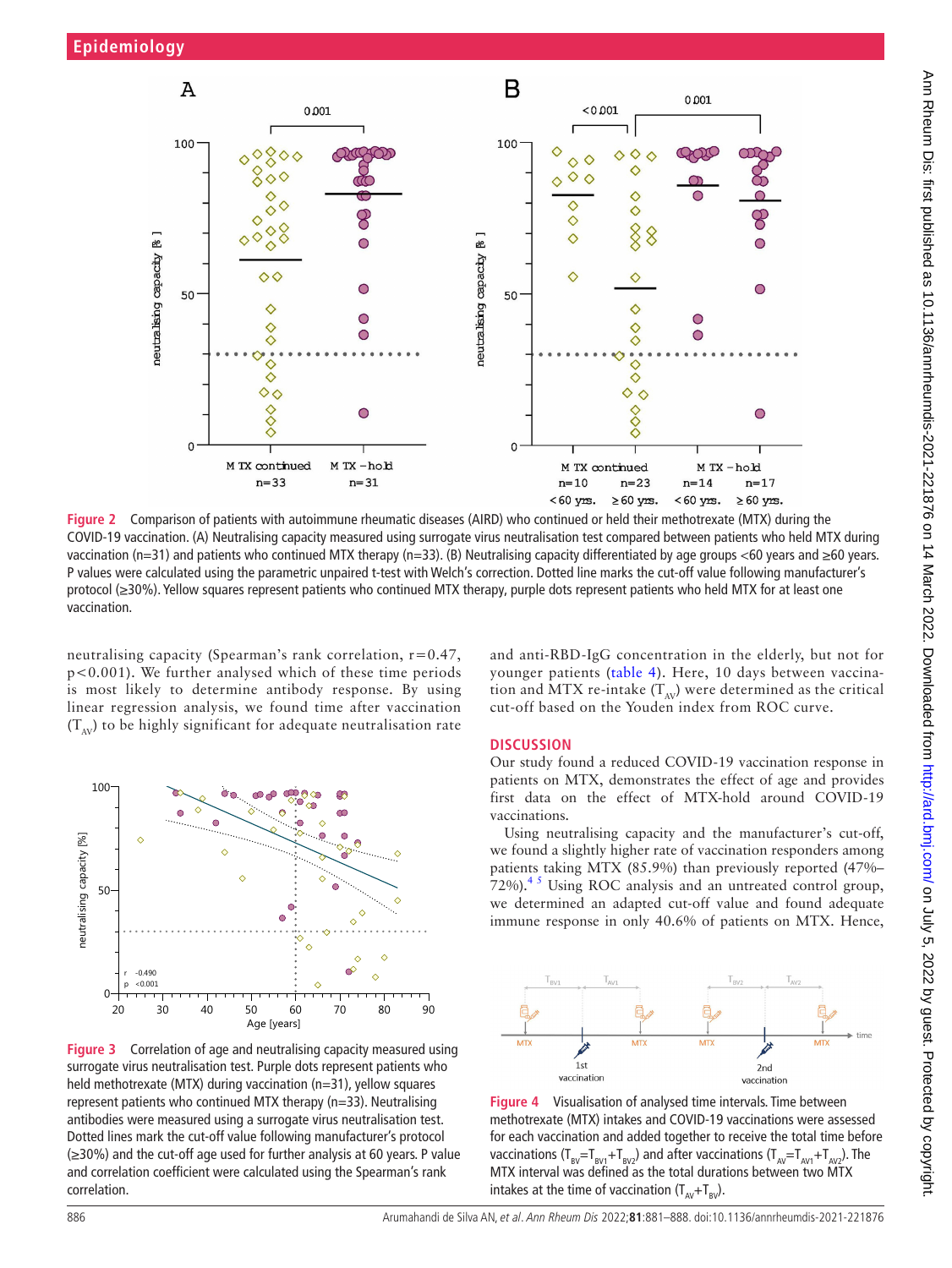<span id="page-6-0"></span>**Table 4** Association of neutralising capacity and anti-RBD-IgG concentration with MTX intake timing using linear regression analysis (n=64)\*

|                                 | All patientst |         |                   |              | Patients <60 years‡ |         |                   | Patients ≥60 years‡ |         |         |                  |              |
|---------------------------------|---------------|---------|-------------------|--------------|---------------------|---------|-------------------|---------------------|---------|---------|------------------|--------------|
|                                 | β             | P value | 95% CI            | $\beta_{st}$ | β                   | P value | 95% CI            | $\beta_{st}$        | $\beta$ | P value | 95% CI           | $\beta_{st}$ |
| Neutralisation capacity         |               |         |                   |              |                     |         |                   |                     |         |         |                  |              |
| $T_{BV}$                        | 0.00          | 0.976   | $-0.20$ to 0.19   | 0.00         | $-0.05$             | 0.749   | $-0.37$ to 0.27   | $-0.06$             | 0.04    | 0.807   | $-0.26$ to 0.33  | 0.03         |
| $T_{AV}$                        | 0.19          | 0.005   | 0.06 to 0.32      | 0.30         | 0.09                | 0.301   | $-0.09$ to 0.28   | 0.20                | 0.24    | 0.012   | 0.06 to 0.43     | 0.32         |
| $T_{\rm RV}$ $\geq$ 10 days     | $-0.85$       | 0.367   | $-2.73$ to 1.02   | $-0.08$      | $-0.36$             | 0.789   | $-3.12$ to 2.40   | $-0.05$             | $-1.98$ | 0.094   | $-4.31$ to 0.35  | $-0.13$      |
| $T_{av} \ge 10$ days            | 2.00          | 0.008   | 0.53 to 3.47      | 0.27         | $-0.22$             | 0.833   | $-2.34$ to 1.91   | $-0.04$             | 2.91    | 0.001   | 1.29 to 4.53     | 0.36         |
| $T_{\text{RV}} + T_{\text{AV}}$ | 0.13          | 0.035   | 0.01 to 0.25      | 0.25         | 0.04                | 0.626   | $-0.13$ to 0.22   | 0.11                | 0.18    | 0.039   | 0.01 to 0.35     | 0.29         |
| Anti-RBD-IgG                    |               |         |                   |              |                     |         |                   |                     |         |         |                  |              |
| $T_{BV}$                        | 0.80          | 0.244   | $-0.56$ to 2.15   | 0.09         | 0.47                | 0.575   | $-1.24$ to 2.17   | 0.10                | 1.26    | 0.236   | $-0.86$ to 3.39  | 0.12         |
| $T_{AV}$                        | 1.02          | 0.016   | 0.19 to 1.84      | 0.19         | 0.11                | 0.739   | $-0.56$ to 0.78   | 0.04                | 1.63    | 0.036   | 0.12 to 3.14     | 0.22         |
| $T_{\rm RV}$ $\geq$ 10 days     | $-1.86$       | 0.777   | $-14.96$ to 11.24 | $-0.02$      | 0.49                | 0.950   | $-15.49$ to 16.47 | 0.01                | $-6.43$ | 0.323   | $-19.43$ to 6.57 | $-0.05$      |
| $T_{av} \ge 10$ days            | 13.70         | 0.004   | 4.60 to 22.79     | 0.21         | $-2.53$             | 0.583   | $-11.96$ to 6.90  | $-0.07$             | 20.03   | 0.005   | 6.57 to 33.50    | 0.26         |
| $T_{BV}+T_{AV}$                 | 0.95          | 0.003   | 0.33 to 1.58      | 0.22         | 0.21                | 0.487   | $-0.41$ to 0.84   | 0.09                | 1.51    | 0.019   | 0.26 to 2.77     | 0.26         |

Significant results are in bold.

\*One patient who did not hold MTX could not recall on which exact day MTX was taken and was therefore only considered for calculations of  $T_{\text{av}}+T_{\text{av}}$  (=7 days).

†Adjusted for female, age, MTX monotherapy, MTX+prednisolone, MTX combination±prednisolone, vaccine interval.

‡Adjusted for female, MTX monotherapy, MTX+prednisolone, MTX combination±prednisolone, vaccine interval. β (unstandardised beta-coefficient); β. (standardised beta-

coefficient); T<sub>BV</sub> (time before vaccination), time between last MTX intake and vaccination; T<sub>AV</sub> (time after vaccination), time between vaccination and re-intake of MTX; T<sub>BV</sub>+T<sub>AV</sub> MTX interval at the time of vaccination.

MTX, methotrexate.

we confirmed the observations from previous studies that the antibody response is reduced under MTX therapy.<sup>45</sup> In contrast, others described no effect of MTX on vaccination response.<sup>6</sup> These varying results may be due to a lower effect size of MTX on vaccination response compared with other immunosuppressive therapies such as rituximab or mycophenolate, different test systems and statistical analyses used and other influencing factors such as age and pausing of MTX therapy.

We determined young age, MTX-hold and longer vaccine interval as the main factors improving antibody response after vaccination. The negative influence of age on vaccination response was already known.<sup>20 21</sup> However, the consideration of age was not yet differentiated in previous studies investigating immune response under MTX therapy. Therefore, our data allow the assumption that continuous MTX intake and old age are potentiating negative factors. The positive effect of a longer vaccine interval on humoral immune response is in line with previously published works. $22 23$  These results were statistically significant in t-test for both antibody testing systems, but in the generalised linear model only for anti-RBD-IgG levels. This discrepancy is likely due to the higher statistical power of the t-test.

Patients who held MTX for at least one vaccination had a significantly higher immune response than those who continued MTX, which has not yet been described for COVID-19 vaccination. Nevertheless, our findings are in line with studies by Park *et al* investigating the effect of MTX-hold on the immune response to influenza vaccination. $11$  More detailed analysis showed that time after vaccination is crucial, which was also described by Park *et al* who recommended an MTX discontin-uation of 2 weeks after influenza vaccination.<sup>[12 13](#page-7-18)</sup> In our study, we found a minimum time of 10 days after vaccination to be critical for immune response in patients ≥60 years. Additionally, the positive effect of MTX-hold was only statistically significant for patients 60 years or older. An effect also in younger patients might be observed in a larger cohort.

A strength of our study was that we validated all our neutralisation test results with an additional test system measuring anti-RBD-IgG levels. The latter defined four more patients as

non-responders compared with the neutralisation test. This small number of conflicting test results is to be expected when using different test systems. The uneven distribution of gender among patients who had conflicting test results caused our analyses to suggest a significant influence of gender on the neutralisation result. This may be due to a statistical artefact and the effect of gender should be interpreted with caution.

This study has limitations. Since data regarding the MTX intake schedule during vaccination were assessed retrospectively, recall bias cannot be excluded. Due to our small sample size, we had to limit factors in the multivariable logistic regression modelling, which may lead to bias and residual confounding. For instance, confounding due to duration from vaccination to blood sampling, disease activity or AIRD diagnosis cannot with certainty be excluded in our analyses. We did not assess disease activity and safety of pausing MTX in our cohort, but current data do not indicate a significantly higher flare occurrence or disease activity in association with MTX discontinua-tion of 2 weeks.<sup>[24](#page-7-19)</sup> Also, T-cell response was not part of our study design. However, according to current studies, it can be assumed that measuring humoral vaccination response is an adequate mean to determine vaccine immunogenicity<sup>[25](#page-7-20)</sup> and that higher antibody levels correlate with a better clinical outcome.<sup>[26 27](#page-7-21)</sup> To address these limitations, a randomised controlled clinical trial to generate evidence for optimal management of MTX in COVID-19 vaccinations should be performed.

In conclusion, we present real-world data of clinical relevance regarding ongoing booster vaccinations. We determined age and MTX-hold as the main factors influencing antibody response during SARS-CoV-2 vaccinations and both aspects should be considered when discussing MTX regimens. Our data suggest that, if possible, patients older than 60 years of age should hold MTX for at least 10 days after receiving a COVID-19 vaccination.

#### **Author affiliations**

<sup>1</sup>Department of Rheumatology and Clinical Immunology, Charité Universitätsmedizin Berlin, corporate member of Freie Universität Berlin and Humboldt-Universität, Berlin, Germany